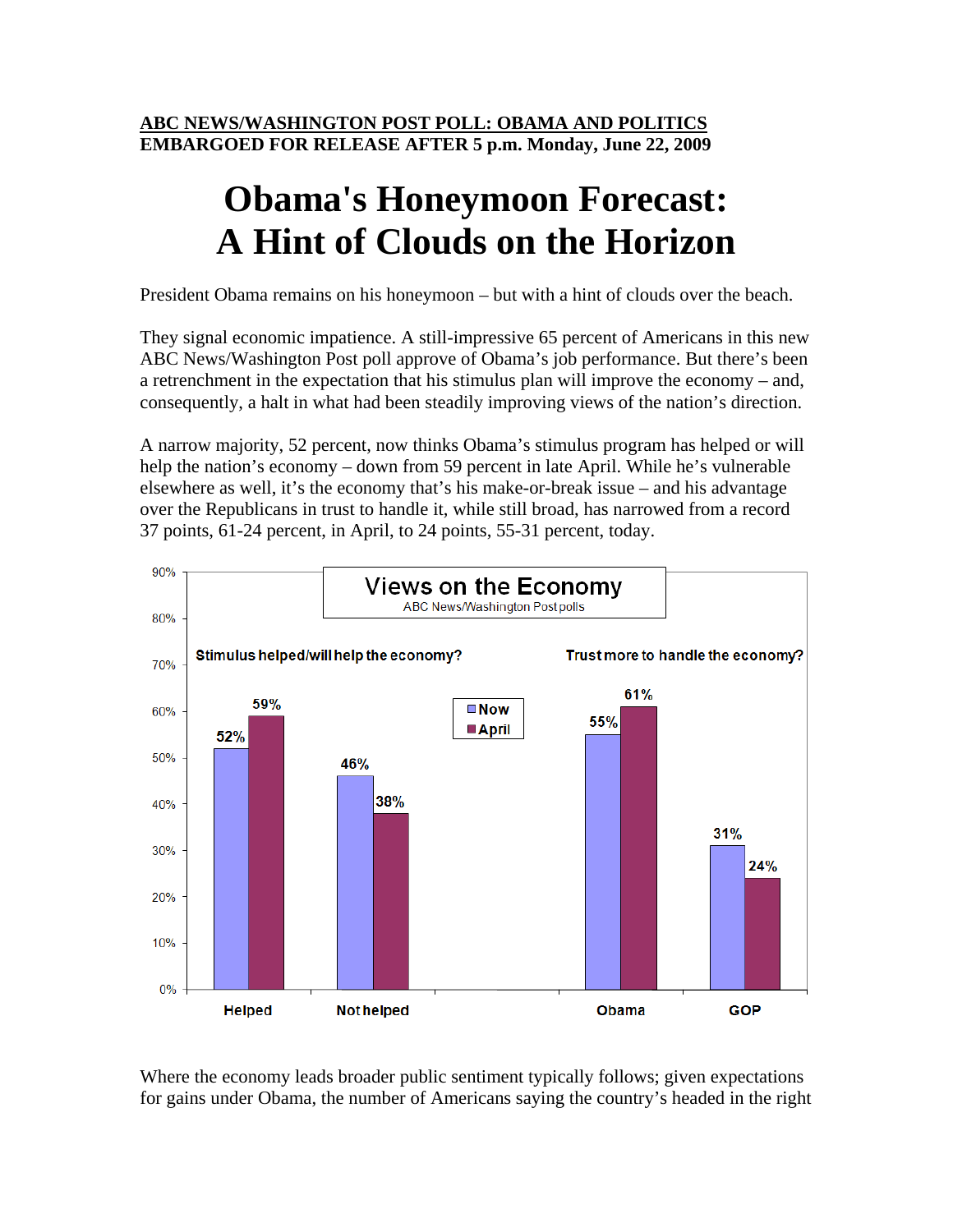direction had grown steadily from a record low 8 percent in October to 50 percent in April, its highest in six years. Now it's inched back under half, to 47 percent, with 50 percent saying we're on the wrong track – the first time since Obama's election that views of the country's course have not improved.



The president's overall approval remains higher than his rating for handling any specific issue, and there are several on which he's notably vulnerable. He's below 50 percent approval for handling the federal deficit and the automaker bailout alike. His positions on Guantanamo Bay and torture continue to lack majority support. And he has a fairly tepid 53 percent approval on health care, a longtime political sand trap on which the administration is making a major push this summer.

|                |     | Obama approval ratings |
|----------------|-----|------------------------|
|                |     | Approve Disapprove     |
| Job overall    | 65% | 31                     |
| Int'l affairs  | 61  | 32                     |
| Terrorism      | 57  | 36                     |
| Economy        | 56  | 41                     |
| Global warming | 54  | 28                     |
| Health care    | 53  | 39                     |
| Iran           | 52  | 36                     |
| Deficit        | 48  | 48                     |
| Automakers     | 45  | 50                     |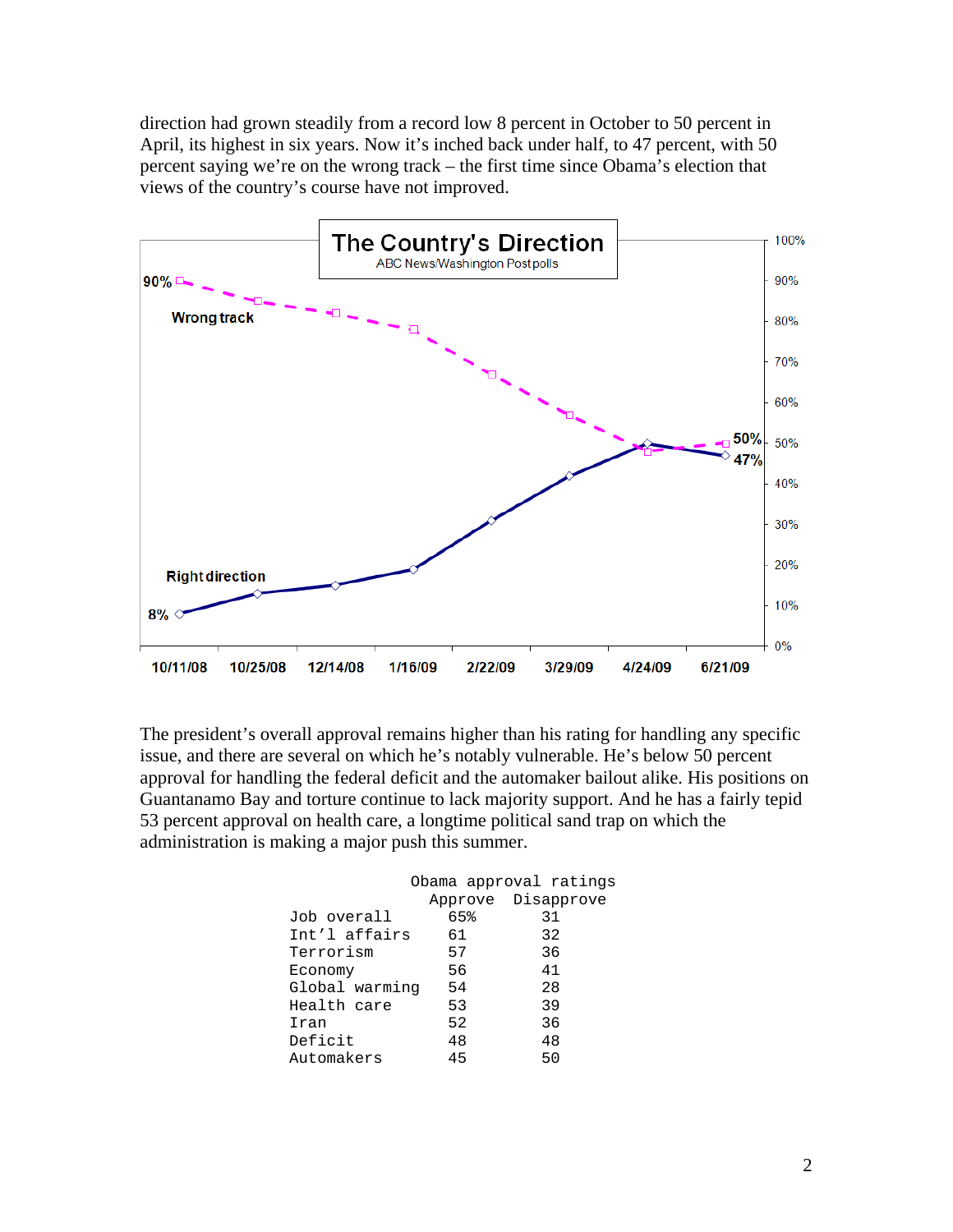In another sign of his risks, the number of Americans who approve "strongly" of Obama's job performance overall has slipped by 6 points, to 36 percent.

BUT STILL – Yet Obama is broadly popular despite these threats. While off its peak of 69 percent, his overall approval is slightly above the five-month average for elected postwar presidents, trailing three (George H.W. Bush, John F. Kennedy and Dwight Eisenhower) but clearly ahead of three others (George W. Bush, Bill Clinton and Ronald Reagan).

Still, five-month approval ratings of the remaining two, Jimmy Carter and Richard Nixon, were about the same as Obama's today – an indication, given the course of their presidencies, that early approval is hardly a predictor of long-term success.

|                                 |     | Approval at appx. 5 months |  |
|---------------------------------|-----|----------------------------|--|
|                                 |     | Approve Disapprove         |  |
| Obama $6/21/09$                 | 65% | 31                         |  |
| Bush $6/3/01$                   | 55  | 40                         |  |
| Clinton $6/28/93$               | 43  | 50                         |  |
| Bush 6/19/89                    | 73  | 22                         |  |
| Reagan $6/22/81$                | 59  | 29                         |  |
| Carter 6/20/77                  | 63  | 18                         |  |
| Nixon 6/24/69                   | 63  | 16                         |  |
| Kennedy $6/28/61$               | 72  | 14                         |  |
| Eisenhower 7/9/53               | 69  | 15                         |  |
| Pre-Obama average               | 62  | 26                         |  |
| (Reagan and previous by Gallup) |     |                            |  |

Obama also retains vastly more popularity than other players in Washington. Just 36 percent of Americans now express a favorable opinion of the Republican Party – the fewest in polls dating back to 1984, save for a one-time anti-GOP blip at the time of the Clinton impeachment. Just 22 percent of adults now identify themselves as Republicans; April's 21 percent was the lowest since 1983.

Obama, moreover, leads the Republicans in Congress by wide margins in trust to handle a variety of issues – the economy, as noted, by 55-31 percent; but also health care, by 55- 27 percent; the deficit, by 56-30 percent; and the threat of terrorism, by 55-34 percent.

His advantage on the deficit is notable given the very broad concern about its size  $-87$ percent of Americans are concerned about it, 56 percent "very" concerned – as well as Obama's own weak rating for handling it, 48 percent approval. The Republicans may have opportunity here, but they have yet to capitalize on it.

This also is shown by Obama's ability thus far to evade the "tax-and-spend" label; 58 percent of Americans see him as a "new-style Democrat who will be careful with the public's money" rather than "an old-style, tax-and-spend Democrat" – down a titch from 62 percent in March, but still a good majority. That shows far better sustain than Clinton, whose rating as a non-profligate Democrat dropped from 61 percent to 48 percent in his first four months.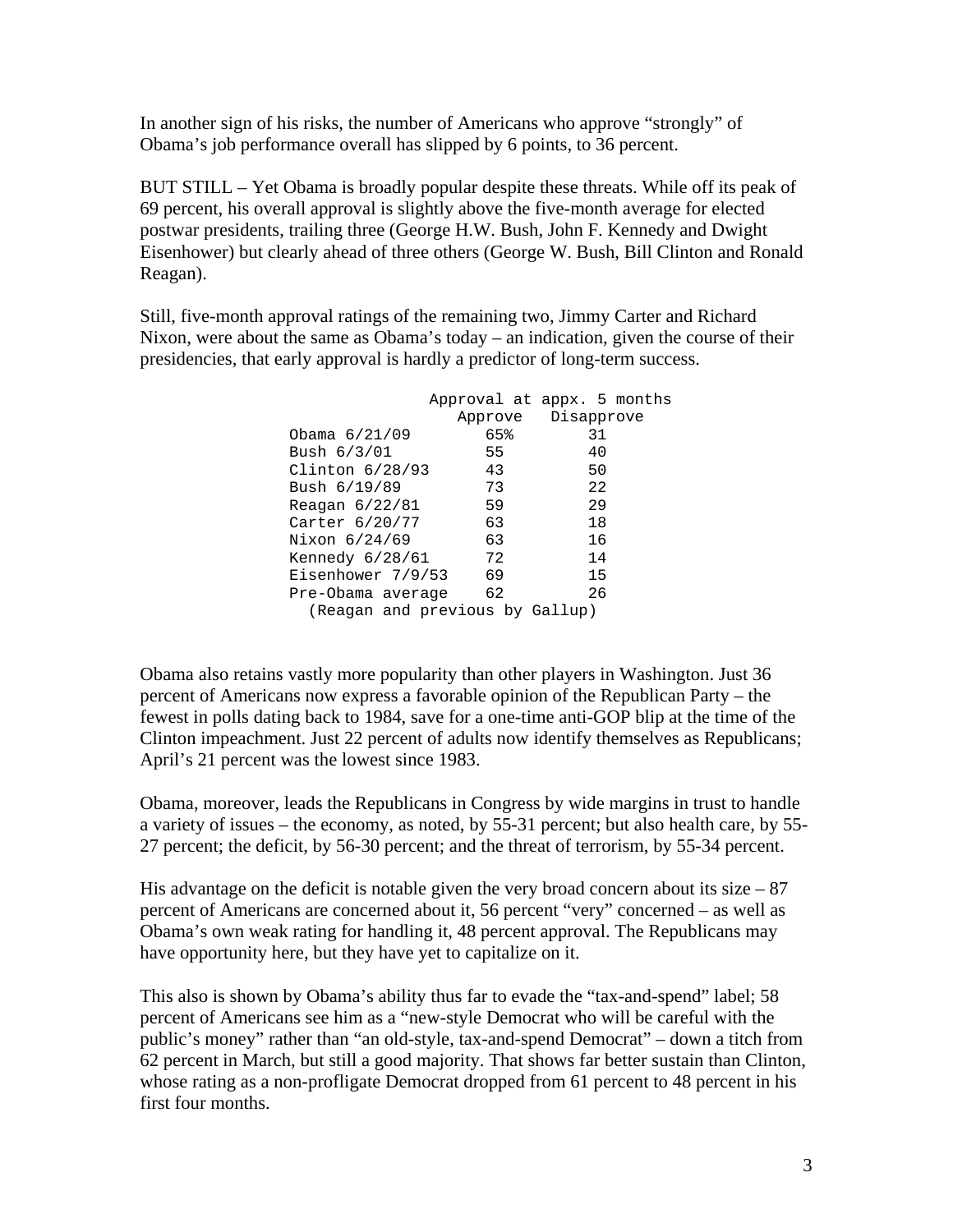Nonetheless, Obama's vulnerability on the economy remains – exemplified by Reagan, the last president to take office in the teeth of a recession. His approval fell from a peak of 73 percent in March 1981 to 48 percent as the economy still struggled 11 months later. And today public ratings of current economic conditions are just a few points from their record low in 23 years of weekly tracking by ABC News.



In ratings on handling the threat of terrorism, Obama similarly is staying out of trouble so far – yet faces some significant risks. He leads the Republicans in trust to handle terrorism by 21 points, and holds a 57-percent approval rating on the issue, even with sharp divisions on some of his policies. Just half the public agrees with his ban on torture of terrorism suspects in all cases. Fewer, 45 percent, support his decision to close the Guantanamo Bay detention center by early next year – and if it means transferring terrorism suspects for trial in the respondent's own state, support drops to 37 percent.

Nonetheless, relatively few, 22 percent, say the country has become less safe from terrorism under Obama; 32 percent say it's more safe, 44 percent the same – unchanged since April.

DEMS and INDIES – Boosted by the president, the Democratic Party has far more support than the opposition – a 53 percent favorable rating, 17 points better than the GOP's. But that doesn't apply to one congressional Democrat in particular: Just 38 percent approve of House Speaker Nancy Pelosi's job performance, matching the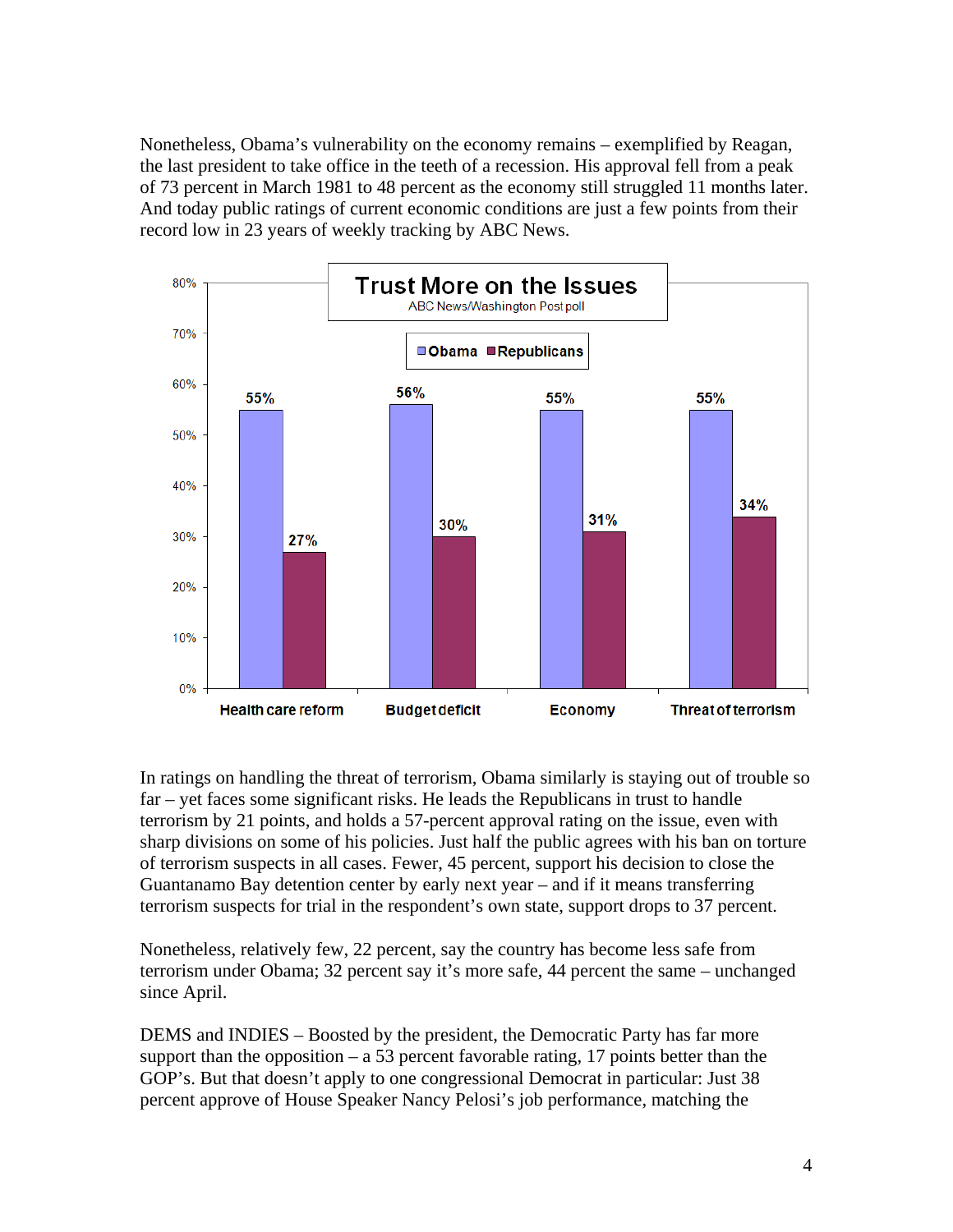departing rating of Newt Gingrich in 1998. Pelosi has 62 percent approval from Democrats, plummeting to 33 percent among independents and 9 percent among Republicans.

Indeed many of these views remain highly partisan. Obama, for his part, has 88 percent approval among Democrats and 65 percent among independents, but just 26 percent among Republicans. One likely reason is that the shrunken ranks of Republicans means those who remain are true believers.



While appeal to remaining Republicans looks highly unlikely, Obama's ability to hold the center – the growing ranks of independents – is crucial to his fortunes. And that may be the greatest challenge he faces; while independents give him a 65 percent approval rating overall, that declines to 54 percent on the economy and 50 percent on health care and the deficit, all marquee issues. Just half of independents, likewise, think the stimulus either has worked, or will work, to improve the economy.

Moreover, in terms of fundamental philosophy, 61 percent of independents prefer "smaller government with fewer services" to "larger government with more services" – a basic view that puts independents much more in line with Republicans than Democrats. That makes maintaining their allegiance a particular challenge for any Democratic president – even one on his political honeymoon.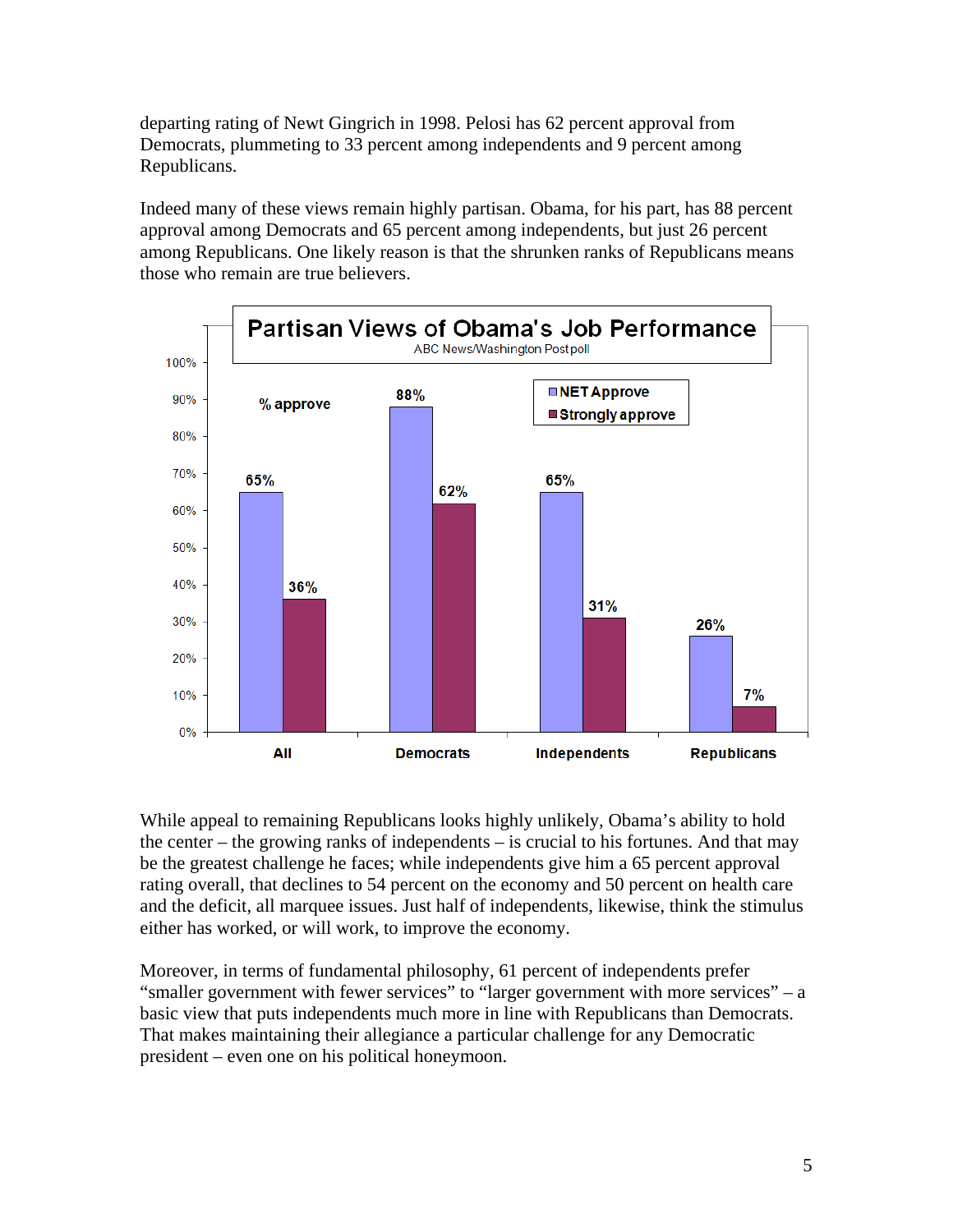METHODOLOGY – This ABC News/Washington Post poll was conducted by telephone June 18-21, 2009, among a random national sample of 1,001 adults, including landline and cell-phone-only respondents. Results for the full sample have a 3.5-point error margin; click here for a detailed description of sampling error. Sampling, data collection and tabulation by TNS of Horsham, PA.

Analysis by Gary Langer.

ABC News polls can be found at ABCNEWS.com at http://abcnews.com/pollingunit

Media contact: Cathie Levine, (212) 456-4934.

Full results follow  $(*=$  less than 0.5 percent).

1. Do you approve or disapprove of the way Barack Obama is handling his job as president? Do you approve/disapprove strongly or somewhat?

|         | Approve -------- |          |          | ------- Disapprove ------ |          |          |         |
|---------|------------------|----------|----------|---------------------------|----------|----------|---------|
|         | NET              | Strongly | Somewhat | NET                       | Somewhat | Strongly | opinion |
| 6/21/09 | 65               | 36       | 29       |                           |          | 22       |         |
| 4/24/09 | 69               | 42       | 27       | 26                        |          | 18       |         |
| 3/29/09 | 66               | 40       | 26       | 29                        |          | 20       | ь       |
| 2/22/09 | 68               | 43       | 25       | 25                        |          | 17       | −       |

2. Do you approve or disapprove of the way Obama is handling [ITEM]? (IF ITEM A,B,C) Do you approve/disapprove strongly or somewhat?

 $6/21/09$  - Summary Table\*

|                                                                              | Approve |    | Disapprove No opinion |  |
|------------------------------------------------------------------------------|---------|----|-----------------------|--|
| a. The economy                                                               | 56      | 41 |                       |  |
| b. Health care                                                               | 53      | 39 |                       |  |
| c. The federal budget deficit                                                | 48      | 48 | 5                     |  |
| d. International affairs                                                     | 61      | 32 |                       |  |
| e. Global warming                                                            | 54      | 28 | 17                    |  |
| f. The threat of terrorism                                                   | 57      | 36 |                       |  |
| q. The situation with Iran                                                   | 52      | 36 | 12                    |  |
| h. The situation involving the                                               |         |    |                       |  |
| big U.S. automakers                                                          | 45      | 50 | 5                     |  |
| *Full sample asked items a-b; half sample asked items c-e; other half sample |         |    |                       |  |
| asked items f-h.                                                             |         |    |                       |  |

Trend where available:

a. The economy

|         | Approve -------- |          |          | ------- Disapprove ------ |          |          |         |
|---------|------------------|----------|----------|---------------------------|----------|----------|---------|
|         | NET              | Strongly | Somewhat | NET                       | Somewhat | Strongly | opinion |
| 6/21/09 | 56               | 28       | 28       | 41                        | 13       |          |         |
| 4/24/09 | 58               | 31       | 28       | 38                        | 13       | 25       | 4       |
| 3/29/09 | 60               | 34       | 25       | 38                        | 12       | 26       |         |
| 2/22/09 | 60               | NA       | ΝA       | 34                        | ΝA       | ΝA       | b       |

b. Health care

| -------- Approve -------- ------- Disapprove ------ |  |  |  |  | No                                                  |  |
|-----------------------------------------------------|--|--|--|--|-----------------------------------------------------|--|
|                                                     |  |  |  |  | NET Strongly Somewhat NET Somewhat Strongly opinion |  |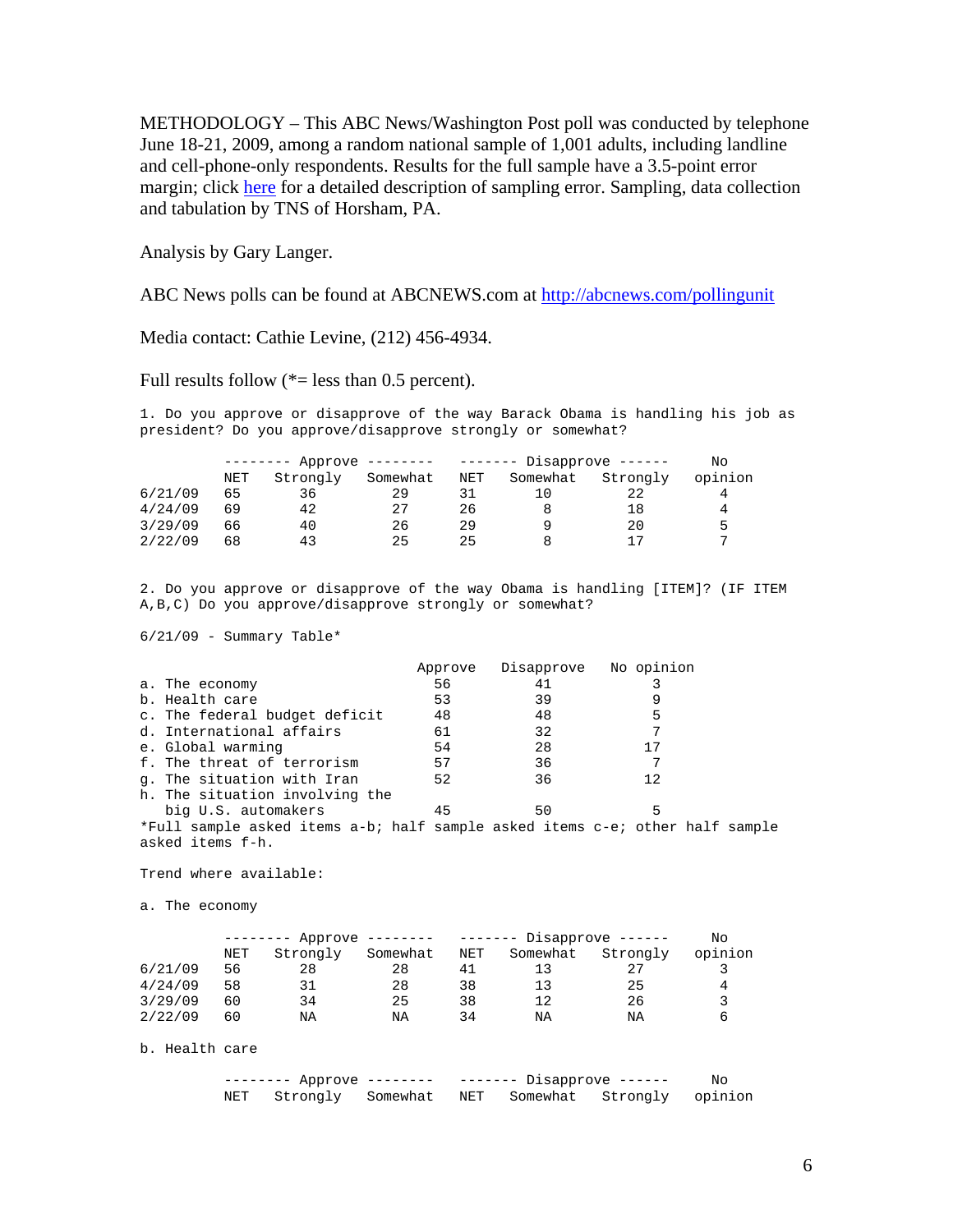| $6/21/09$ 53 |    |    |    |    |    |  |
|--------------|----|----|----|----|----|--|
| 4/24/09      | 57 | ΝA | ΝA | ΝA | ΝA |  |

c. The federal budget deficit

|         | -------- Approve -------- |          | ------- Disapprove ------ |     |          | No       |         |
|---------|---------------------------|----------|---------------------------|-----|----------|----------|---------|
|         | NET                       | Strongly | Somewhat                  | NET | Somewhat | Strongly | opinion |
| 6/21/09 | 48                        | 22       | 26                        | 48  |          | 35       | ∽       |
| 4/24/09 | 51                        | ΝA       | ΝA                        | 43  | ΝA       | ΝA       | ∍       |
| 3/29/09 | 52                        | ΝA       | ΝA                        | 43  | ΝA       | ΝA       | ᄃ       |

d. International affairs

|         | Approve | Disapprove | No opinion |
|---------|---------|------------|------------|
| 6/21/09 | 61      | 32         |            |
| 4/24/09 | 67      | 27         | h          |
| 3/29/09 | 62      | 27         | -11        |

e. Global warming

|         | Approve | Disapprove | No opinion |
|---------|---------|------------|------------|
| 6/21/09 | 54      | 28         | -17        |
| 4/24/09 | 61      | 23         | 16         |

f. The threat of terrorism

|            | Approve | Disapprove | No opinion |
|------------|---------|------------|------------|
| 6/21/09    | 57      | 36         |            |
| $4/21/09*$ | 57      | 26         | 17         |
| $*Pew$     |         |            |            |

g. The situation with Iran

|         | Approve | Disapprove | No opinion |
|---------|---------|------------|------------|
| 6/21/09 | 52      | 36         | -12        |
| 4/24/09 | 54      | 35         | 11         |

h. The situation involving the big U.S. automakers

|         | Approve | Disapprove | No opinion |
|---------|---------|------------|------------|
| 6/21/09 | 45      | 50         |            |
| 4/24/09 | 41      | 53         |            |

3. Do you think things in this country (are generally going in the right direction) or do you feel things (have gotten pretty seriously off on the wrong track)?

|             |    | Right     | Wrong | No      |
|-------------|----|-----------|-------|---------|
|             |    | direction | track | opinion |
| 6/21/09     |    | 47        | 50    | 3       |
| 4/24/09     |    | 50        | 48    | 2       |
| 3/29/09     |    | 42        | 57    | 1       |
| 2/22/09     |    | 31        | 67    | 2       |
| 1/16/09     |    | 19        | 78    | 3       |
| 12/14/08    |    | 15        | 82    | 3       |
| 10/25/08    | LV | 13        | 85    | 2       |
| 10/11/08 RV |    | 8         | 90    | 2       |
| 9/22/08     | RV | 14        | 83    | 3       |
| 8/22/08     |    | 19        | 78    | 2       |
| 6/15/08     |    | 14        | 84    | 2       |
| 5/11/08     |    | 16        | 82    | 2       |
| 1/12/08     |    | 21        | 77    | 2       |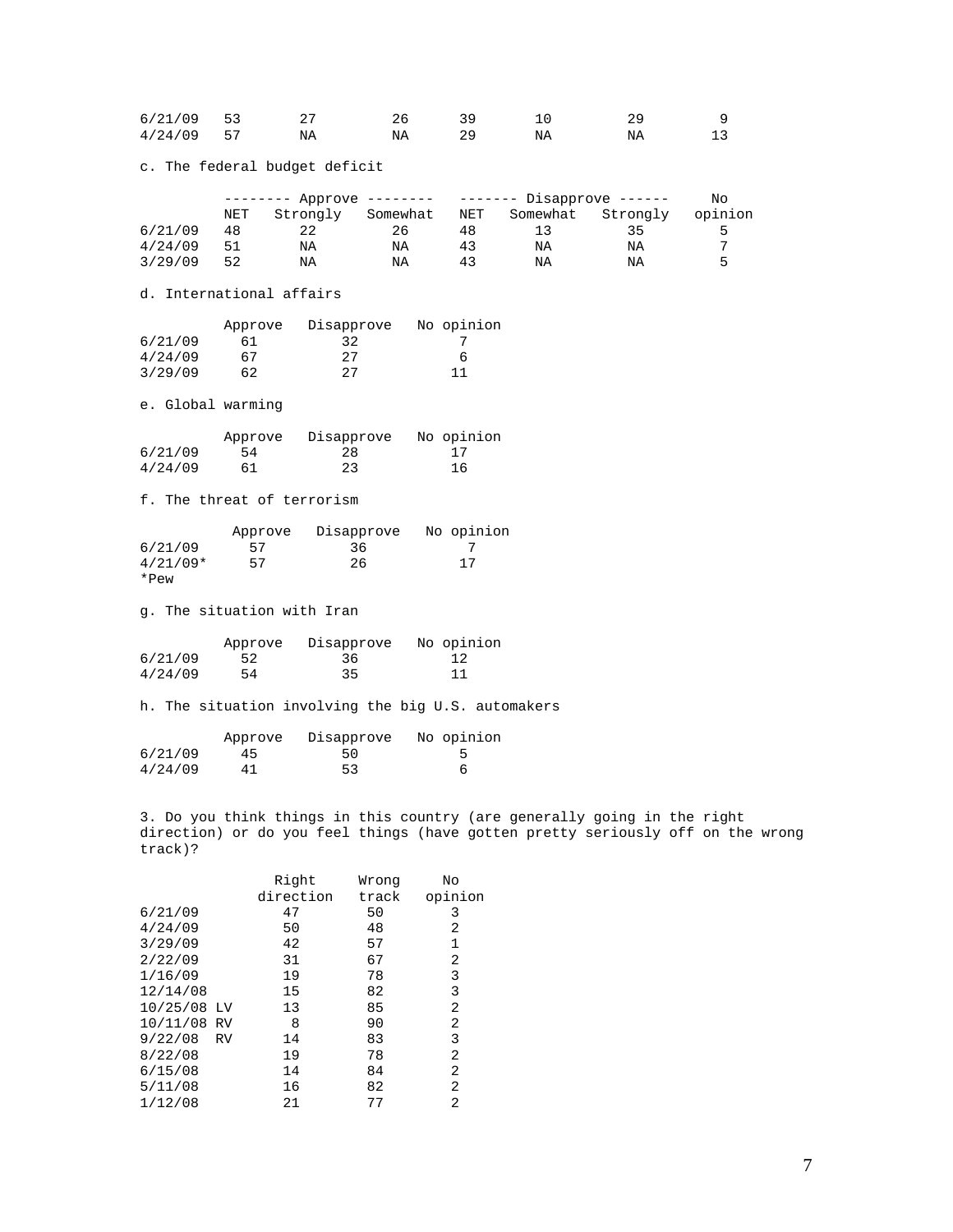| 11/1/07<br>6/1/07   |    | 24<br>25     | 74<br>73 | 2<br>2              |
|---------------------|----|--------------|----------|---------------------|
| 1/19/07             |    | 26           | 71       | 3                   |
| 11/4/06             | RV | 39           | 59       | 2                   |
| 10/22/06            |    | 30           | 68       | 2                   |
| 10/8/06             |    | 32           | 66       | 2                   |
| 5/15/06             |    | 29           | 69       | 2                   |
| 11/2/05<br>10/24/04 | LV | 30<br>41     | 68<br>55 | 2<br>4              |
| 4/18/04             |    | 42           | 57       | 1                   |
| 4/30/03             |    | 52           | 46       | 2                   |
| 9/26/02             |    | 43           | 53       | 4                   |
| 2/21/02             |    | 54           | 42       | 4                   |
| 2/14/99             |    | 55           | 41       | 4                   |
| 11/1/98             |    | 55           | 43       | 2                   |
| 11/1/98<br>8/21/98  | LV | 55<br>57     | 44<br>40 | $\mathbf 1$<br>4    |
| 7/12/98             |    | 50           | 45       | 6                   |
| 4/4/98              |    | 55           | 41       | 4                   |
| 1/31/98             |    | 61           | 34       | 5                   |
| 1/30/98             |    | 61           | 34       | 5                   |
| 1/19/98             |    | 44           | 50       | 6                   |
| 8/27/97             |    | 39           | 57       | $\overline{4}$      |
| 6/8/97<br>3/9/97    |    | 37<br>34     | 60<br>62 | 3<br>4              |
| 10/17/96            | RV | 40           | 55       | 5                   |
| 10/16/96            | RV | 42           | 53       | 5                   |
| 10/15/96            | RV | 43           | 52       | 5                   |
| 10/14/96            | RV | 44           | 51       | 5                   |
| 10/13/96            | RV | 44           | 51       | 5                   |
| 9/04/96             | RV | 40           | 54       | б                   |
| 8/21/96<br>6/30/96  |    | 28<br>26     | 67<br>70 | 5<br>5              |
| 3/17/96             |    | 27           | 70       | 3                   |
| 1/21/96             |    | 27           | 66       | б                   |
| 1/3/96              |    | 21           | 77       | 3                   |
| 4/5/95              |    | 23           | 73       | 3                   |
| 1/4/95              |    | 27           | 68       | б                   |
| 10/31/94            |    | 27           | 69<br>70 | 4<br>4              |
| 7/20/94<br>3/27/94  |    | 26<br>28     | 69       | 3                   |
| 1/23/94             |    | 31           | 60       | 10                  |
| 11/14/93            |    | 25           | 69       | 6                   |
| 8/8/93              |    | 26           | 71       | 3                   |
| 6/20/93             |    | 26           | 71       | 3                   |
| 4/26/93             |    | 27           | 71       | $\overline{a}$      |
| 3/11/93<br>2/28/93  |    | 36<br>37     | 57<br>59 | 7<br>4              |
| 1/17/93             |    | 31           | 63       | 6                   |
| 12/14/92            |    | 35           | 60       | 5                   |
| 10/27/92            | RV | 22           | 76       | 2                   |
| 10/4/92             | RV | 18           | 78       | 4                   |
| 6/7/92              |    | 14           | 83       | 3                   |
| 4/9/92              |    | 16           | 81       | 3                   |
| 3/11/92<br>1/15/92  |    | $18\,$<br>19 | 79<br>78 | $\overline{4}$<br>3 |
| 11/10/91            |    | 24           | 72       | 4                   |
| 10/29/91            |    | 26           | 71       | 3                   |
| 8/27/91             |    | 31           | 60       | 9                   |
| 7/28/91             |    | 30           | 67       | 3                   |
| 6/2/91              |    | 39           | 57       | 4                   |
| 4/9/91              |    | 42           | 51       | 7<br>$\overline{3}$ |
| 2/26/91             |    | 58           | 39       |                     |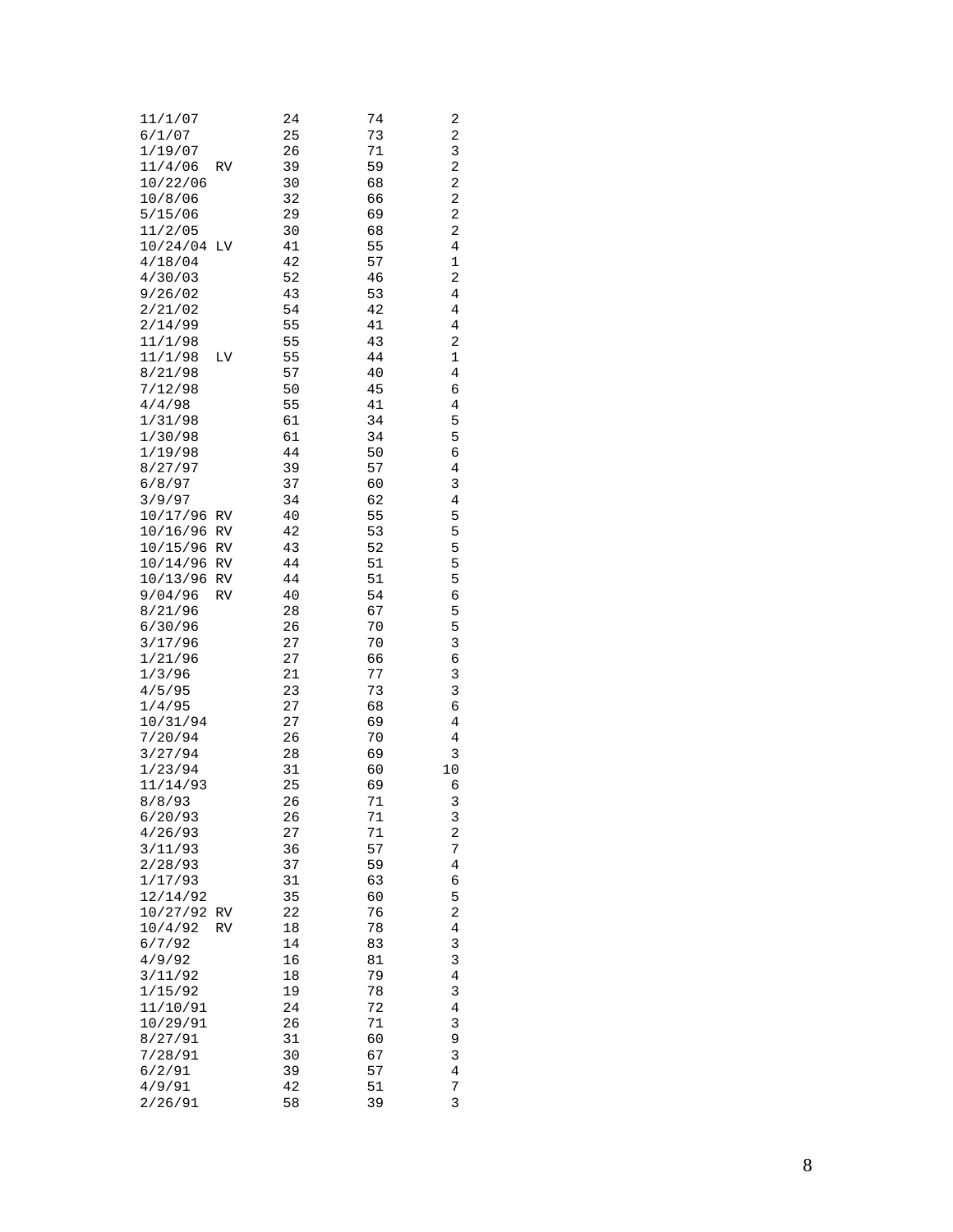| 1/27/91<br>10/14/90<br>9/9/90<br>8/20/90<br>7/24/90<br>5/21/90<br>3/26/90<br>2/4/90<br>1/16/90<br>5/23/89<br>3/16/89<br>1/16/89<br>LV<br>10/25/88 RV<br>9/27/88<br>7/11/88<br>5/25/88<br>3/21/88<br>1/23/88<br>12/13/87<br>12/2/87<br>9/23/87<br>6/29/87<br>4/13/87<br>3/9/87<br>1/18/87<br>9/8/86<br>1/26/86<br>7/29/85<br>1/16/85<br>5/22/84<br>12/13/83<br>11/7/83<br>4/12/83<br>3/2/83<br>10/11/82<br>1/30/82<br>$2/80*$<br>2/78<br>2/77<br>10/75 | 49<br>19<br>36<br>35<br>37<br>39<br>44<br>49<br>48<br>42<br>46<br>51<br>49<br>48<br>40<br>35<br>40<br>39<br>49<br>35<br>43<br>35<br>37<br>38<br>39<br>50<br>45<br>52<br>59<br>47<br>43<br>51<br>41<br>43<br>35<br>39<br>20<br>34<br>41<br>19 | 48<br>79<br>60<br>60<br>60<br>60<br>53<br>48<br>49<br>55<br>52<br>46<br>46<br>44<br>56<br>59<br>56<br>59<br>47<br>61<br>54<br>62<br>60<br>58<br>56<br>48<br>47<br>43<br>36<br>48<br>51<br>44<br>54<br>53<br>57<br>56<br>70<br>53<br>44<br>71 | 4<br>2<br>4<br>5<br>2<br>2<br>$\overline{\mathbf{c}}$<br>3<br>3<br>3<br>$\overline{\mathbf{c}}$<br>3<br>6<br>8<br>4<br>6<br>4<br>2<br>4<br>4<br>4<br>3<br>3<br>4<br>5<br>2<br>8<br>6<br>4<br>5<br>6<br>5<br>4<br>3<br>8<br>5<br>10<br>13<br>14<br>9 |                         |                      |
|-------------------------------------------------------------------------------------------------------------------------------------------------------------------------------------------------------------------------------------------------------------------------------------------------------------------------------------------------------------------------------------------------------------------------------------------------------|----------------------------------------------------------------------------------------------------------------------------------------------------------------------------------------------------------------------------------------------|----------------------------------------------------------------------------------------------------------------------------------------------------------------------------------------------------------------------------------------------|-----------------------------------------------------------------------------------------------------------------------------------------------------------------------------------------------------------------------------------------------------|-------------------------|----------------------|
|                                                                                                                                                                                                                                                                                                                                                                                                                                                       |                                                                                                                                                                                                                                              |                                                                                                                                                                                                                                              |                                                                                                                                                                                                                                                     |                         |                      |
| 10/74                                                                                                                                                                                                                                                                                                                                                                                                                                                 | 15                                                                                                                                                                                                                                           | 75                                                                                                                                                                                                                                           | 11                                                                                                                                                                                                                                                  |                         |                      |
| 10/73                                                                                                                                                                                                                                                                                                                                                                                                                                                 | 16                                                                                                                                                                                                                                           | 74                                                                                                                                                                                                                                           | 10                                                                                                                                                                                                                                                  |                         |                      |
| *2/80 and previous: Roper                                                                                                                                                                                                                                                                                                                                                                                                                             |                                                                                                                                                                                                                                              |                                                                                                                                                                                                                                              |                                                                                                                                                                                                                                                     |                         |                      |
| 4. Do you have a favorable or unfavorable impression of [ITEM]?                                                                                                                                                                                                                                                                                                                                                                                       |                                                                                                                                                                                                                                              |                                                                                                                                                                                                                                              |                                                                                                                                                                                                                                                     |                         |                      |
| $6/21/09$ - Summary Table*                                                                                                                                                                                                                                                                                                                                                                                                                            |                                                                                                                                                                                                                                              |                                                                                                                                                                                                                                              |                                                                                                                                                                                                                                                     |                         |                      |
| a. The Democratic Party<br>b. The Republican Party                                                                                                                                                                                                                                                                                                                                                                                                    |                                                                                                                                                                                                                                              | Favorable<br>53<br>36                                                                                                                                                                                                                        |                                                                                                                                                                                                                                                     | Unfavorable<br>40<br>56 | No opinion<br>6<br>8 |
| Trend:                                                                                                                                                                                                                                                                                                                                                                                                                                                |                                                                                                                                                                                                                                              |                                                                                                                                                                                                                                              |                                                                                                                                                                                                                                                     |                         |                      |
| a. The Democratic Party                                                                                                                                                                                                                                                                                                                                                                                                                               |                                                                                                                                                                                                                                              |                                                                                                                                                                                                                                              |                                                                                                                                                                                                                                                     |                         |                      |

|         |           | Favorable | Unfavorable | No opinion |
|---------|-----------|-----------|-------------|------------|
| 6/21/09 |           | 53        | 40          |            |
| 8/22/08 | <b>RV</b> | 58        | 36          | 5          |
| 11/1/07 |           | 51        | 45          | 5          |
| 3/5/06  |           | 55        | 41          |            |
| 6/5/05  |           | 51        | 47          |            |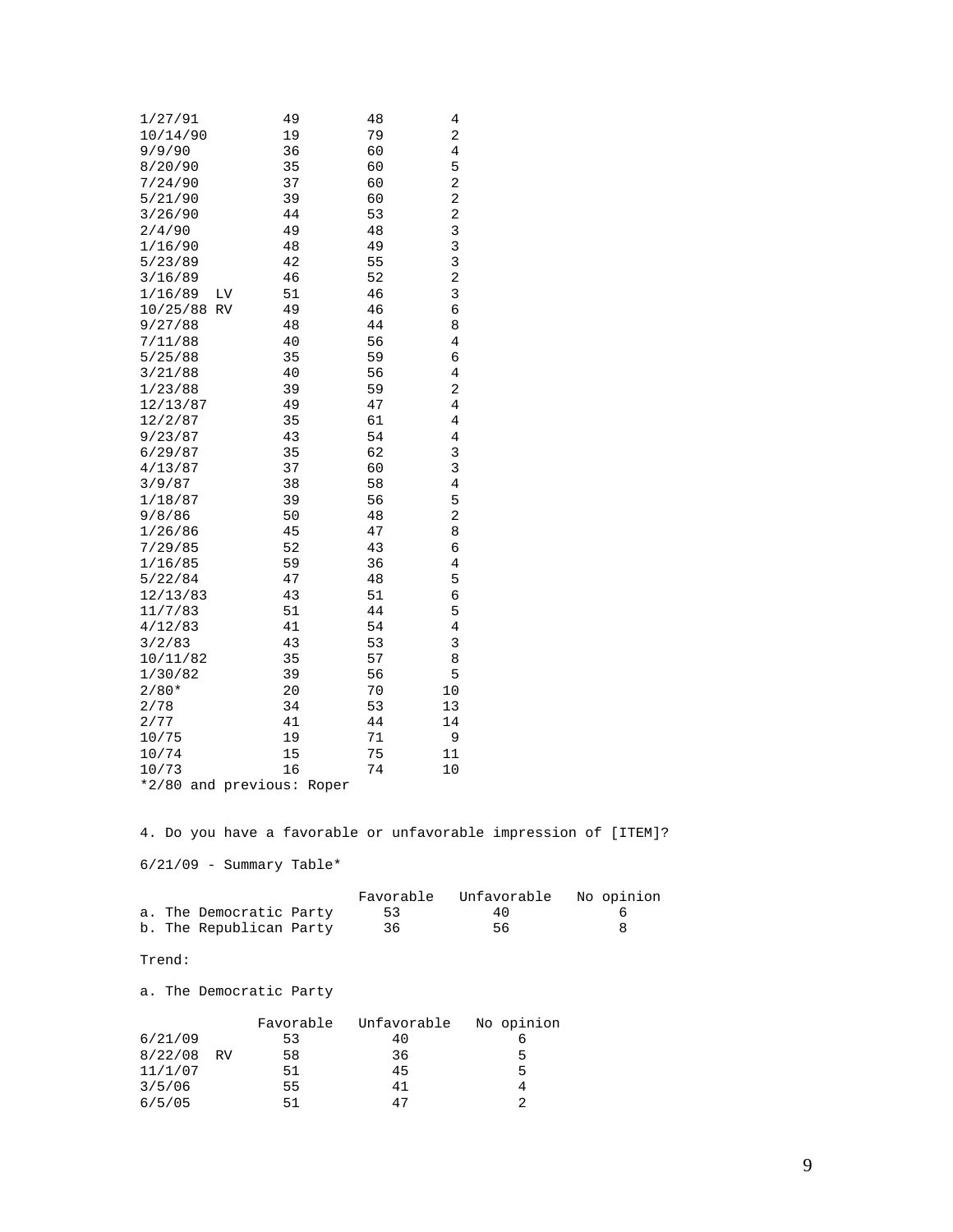| 12/15/02                   |           | 56 |  | 37                                             | 6              |
|----------------------------|-----------|----|--|------------------------------------------------|----------------|
| 1/27/02                    |           | 56 |  | 36                                             | 8              |
| 7/30/01                    |           | 60 |  | 36                                             | $\overline{4}$ |
| 12/15/00                   |           | 64 |  | 25                                             | 11             |
| 1/16/00                    |           | 56 |  | 35                                             | 9              |
| $1/10/00*$                 |           | 61 |  | 33                                             | 6              |
| 1/10/00                    | LV        | 58 |  | 37                                             | 5              |
| 11/21/99                   |           | 51 |  | 41                                             | 8              |
| 5/2/99                     |           | 53 |  | 37                                             | 10             |
| 2/21/99                    |           | 55 |  | 37                                             | 8              |
| 2/13/99                    |           | 56 |  | 38                                             | 6              |
| 2/8/99                     |           | 57 |  | 37                                             | 6              |
| 1/10/99                    |           | 57 |  | 35                                             | 8              |
| 12/20/98                   |           | 57 |  | 30                                             | 13             |
| 12/16/98                   |           | 58 |  | 32                                             | 10             |
| 10/29/97                   |           | 54 |  | 39                                             | 7              |
| 9/1/96                     | RV        | 60 |  | 36                                             | 4              |
| 8/18/96                    | <b>RV</b> | 55 |  | 41                                             | $\overline{4}$ |
| 8/7/96                     | <b>RV</b> | 57 |  | 38                                             | 5              |
| 4/10/96                    |           | 55 |  | 38                                             | 7              |
| 4/19/95                    |           | 51 |  | 43                                             | 6              |
| 7/8/92                     | <b>RV</b> | 54 |  | 38                                             | 8              |
| $6/6/91**$                 |           | 52 |  | 34                                             | 14             |
| 4/2/90                     |           | 54 |  | 35                                             | 11             |
| 1/15/90                    |           | 58 |  | 32                                             | 10             |
| 11/16/88                   |           | 54 |  | 36                                             | 10             |
| 11/4/84                    |           | 47 |  | 42                                             | 11             |
| $10/4/84$ RV               |           | 50 |  | 39                                             | 11             |
| *1/10/00 to 7/8/92: Gallup |           |    |  |                                                |                |
|                            |           |    |  | **6/6/91 and previous: CBS News/New York Times |                |

## b. The Republican Party

|            |           | Favorable | Unfavorable | No opinion     |
|------------|-----------|-----------|-------------|----------------|
| 6/21/09    |           | 36        | 56          | 8              |
| 8/22/08    | RV        | 47        | 49          | 4              |
| 11/1/07    |           | 39        | 56          | 5              |
| 3/5/06     |           | 51        | 46          | 3              |
| 6/5/05     |           | 49        | 49          | $\overline{c}$ |
| 12/15/02   |           | 56        | 38          | 5              |
| 1/27/02    |           | 63        | 30          | 7              |
| 7/30/01    |           | 51        | 46          | 3              |
| 12/15/00   |           | 54        | 35          | 11             |
| 1/16/00    |           | 53        | 37          | 10             |
| $1/10/00*$ |           | 53        | 41          | 6              |
| 1/10/00    | LV        | 56        | 39          | 5              |
| 11/21/99   |           | 50        | 44          | 6              |
| 5/2/99     |           | 47        | 44          | 9              |
| 2/21/99    |           | 45        | 46          | 9              |
| 2/13/99    |           | 40        | 54          | 5              |
| 2/8/99     |           | 45        | 47          | 8              |
| 1/10/99    |           | 40        | 52          | 8              |
| 12/20/98   |           | 31        | 57          | 12             |
| 12/16/98   |           | 43        | 47          | 10             |
| 10/29/97   |           | 50        | 42          | 8              |
| 9/1/96     | <b>RV</b> | 50        | 45          | 5              |
| 8/18/96    | <b>RV</b> | 55        | 41          | $\overline{4}$ |
| 8/7/96     | RV        | 51        | 44          | 5              |
| 4/10/96    |           | 52        | 41          | 7              |
| 4/19/95    |           | 52        | 42          | 6              |
| 7/8/92     | <b>RV</b> | 53        | 39          | 8              |
| $6/6/91**$ |           | 62        | 28          | 10             |
| 4/2/90     |           | 58        | 34          | 8              |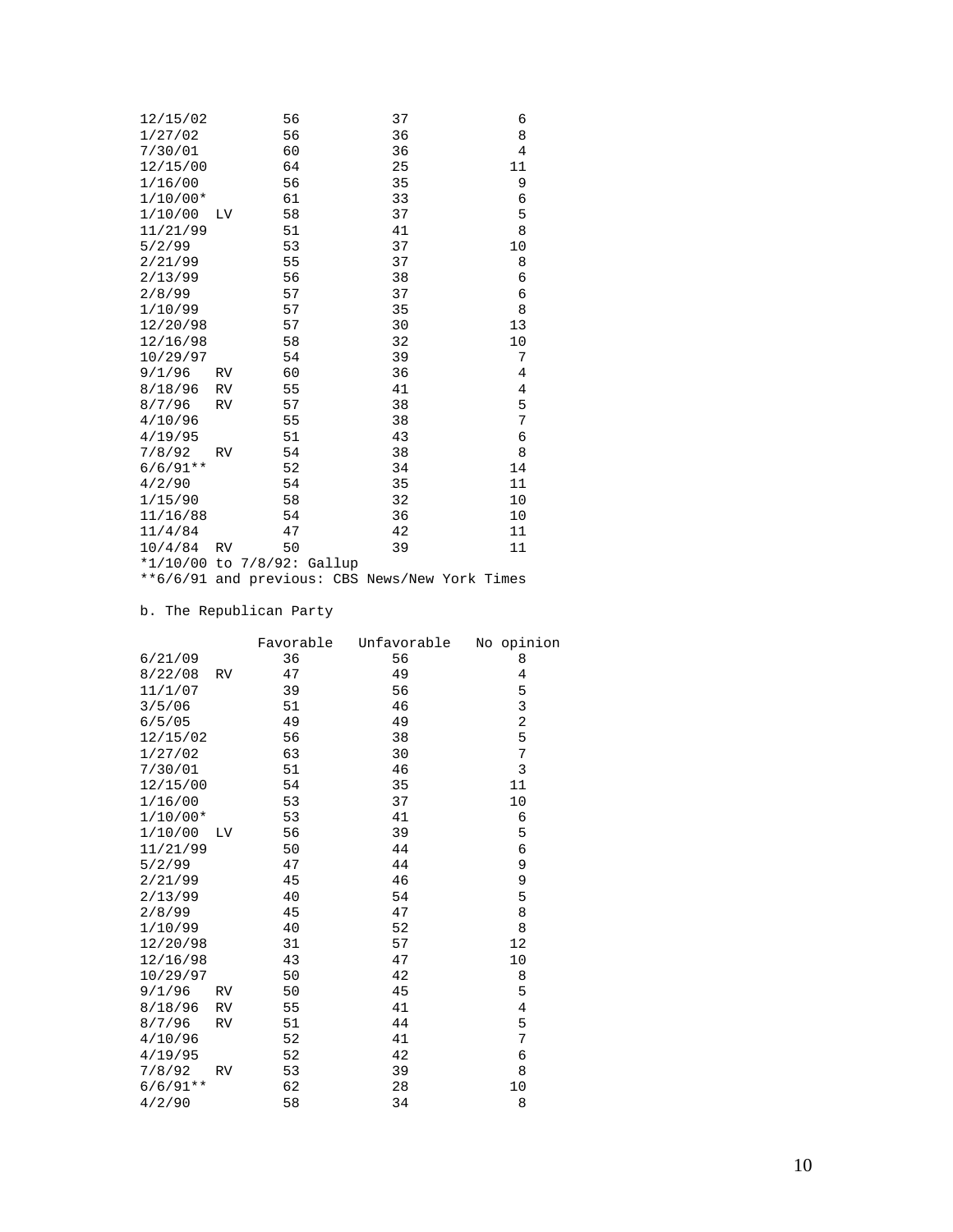| 1/15/90  | 63                                             | 28 |    |
|----------|------------------------------------------------|----|----|
| 11/16/88 | 57                                             | 34 | q  |
| 11/4/84  | 58                                             | 33 | q  |
| 10/4/84  | 53.                                            | 36 | 11 |
|          | *1/10/00 to 7/8/92: Gallup                     |    |    |
|          | **6/6/91 and previous: CBS News/New York Times |    |    |

5. Do you approve or disapprove of the way Nancy Pelosi is handling her job as Speaker of the House?

|         | Approve | Disapprove | No opinion |
|---------|---------|------------|------------|
| 6/21/09 | 38      | 45         | 16         |
| 4/15/07 | 53      | 35         | 12         |
| 2/25/07 | 50      | 31         | 18         |
| 1/19/07 | 54      | 25         | 21         |

Compare to: Newt Gingrich

| $11/7/98*$               | 38 | 58 | 4  |
|--------------------------|----|----|----|
| 7/12/98                  | 41 | 44 | 15 |
| 5/12/98                  | 41 | 44 | 15 |
| 1/19/98                  | 40 | 52 | 7  |
| 4/24/97                  | 26 | 62 | 12 |
| 3/9/97                   | 33 | 61 | 7  |
| 9/15/96 RV               | 39 | 54 | 7  |
| 1/7/96                   | 30 | 61 | 8  |
| 11/19/95                 | 27 | 65 | 8  |
| 6/8/95                   | 35 | 50 | 15 |
| 3/19/95                  | 37 | 48 | 15 |
| 3/5/95                   | 38 | 51 | 11 |
| 1/29/95                  | 40 | 48 | 12 |
| 1/4/95                   | 35 | 37 | 28 |
| $12/20/94**$             | 35 | 43 | 22 |
| $\star$<br>"has handled" |    |    |    |
|                          |    |    |    |

\*\* "as incoming speaker"

6. Who do you trust to do a better job handling [ITEM] - (Obama) or the (Republicans in Congress)?

 $6/21/09$  - Summary Table\*

|                                                                  |       |      | Both   | Neither | Nο      |
|------------------------------------------------------------------|-------|------|--------|---------|---------|
|                                                                  | Obama | Reps | (vol.) | (vol.)  | opinion |
| a. Health care reform                                            | 55    | 27   |        | 11      | 4       |
| b. The economy                                                   | 55    | 31   |        |         |         |
| c. The federal budget                                            |       |      |        |         |         |
| deficit                                                          | 56    | 30   |        |         |         |
| d. The threat of                                                 |       |      |        |         |         |
| terrorism                                                        | 55    | 34   |        | 6       |         |
| *Half sample asked items a-b; other half sample asked items c-d. |       |      |        |         |         |

Trend where available:

a. No trend.

b. The economy

|         |       |      | Both   | Neither | Nο      |
|---------|-------|------|--------|---------|---------|
|         | Obama | Reps | (vol.) | (vol.)  | opinion |
| 6/21/09 | 55    |      |        |         |         |
| 4/24/09 | 61    | 24   |        |         |         |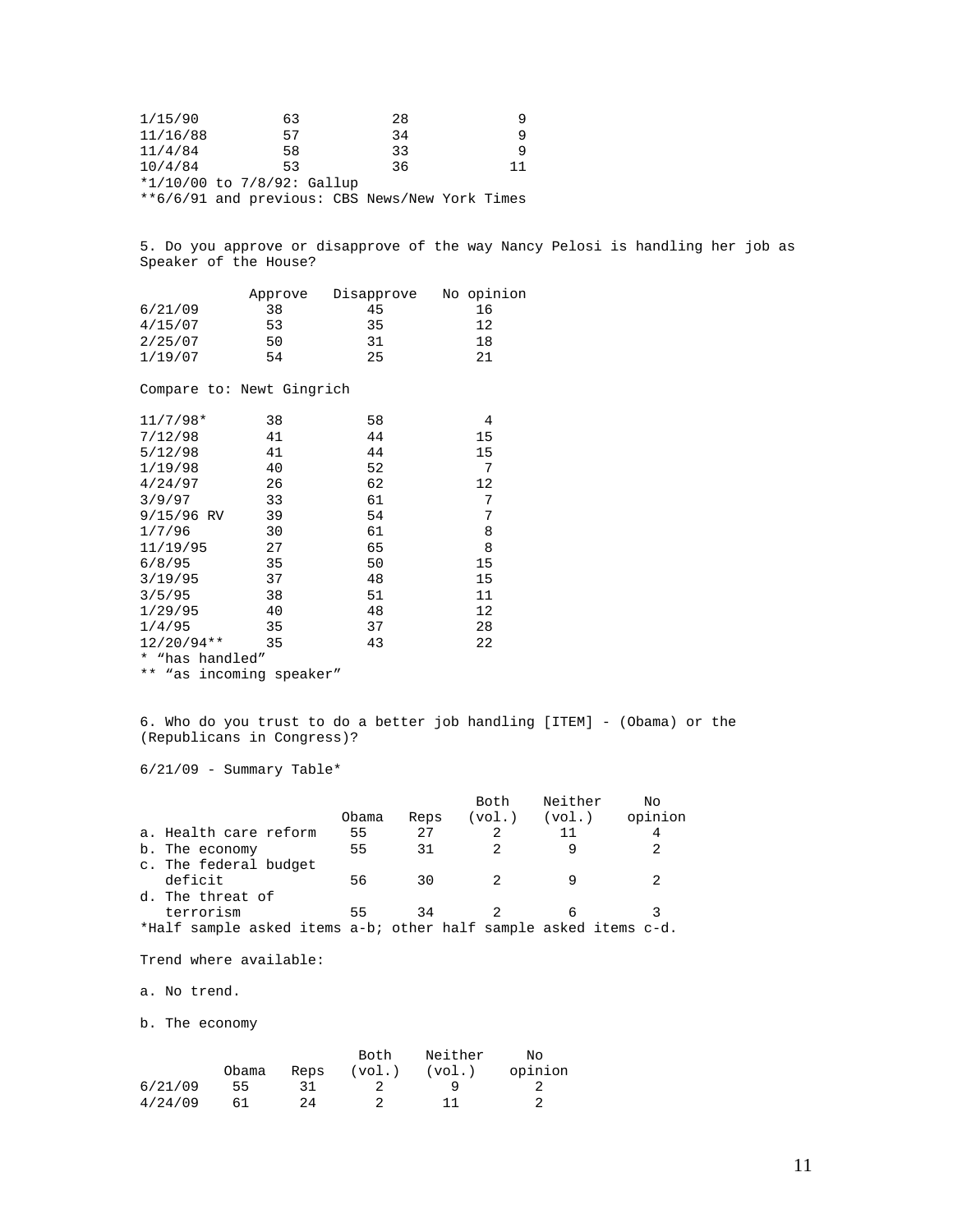| 3/29/09 | 58 |  |  |
|---------|----|--|--|
| 2/22/09 |    |  |  |

Compare to:

| G.W. Bush or the Democrats in Congress:    |         |      |                |                |                |
|--------------------------------------------|---------|------|----------------|----------------|----------------|
|                                            |         |      | Both           | Neither        | No             |
|                                            | Bush    | Dems | (vol.)         | (vol.)         | opinion        |
| 6/1/07                                     | 36      | 54   | $\mathbf 1$    | 6              | 2              |
| 2/25/07                                    | 36      | 56   | $\mathbf{1}$   | 6              | 2              |
| 1/19/07                                    | 32      | 60   | $\mathbf 1$    | $\overline{4}$ | $\overline{2}$ |
| 12/11/06                                   | 34      | 58   | $\mathbf{1}$   | 5              | $\overline{c}$ |
| 1/18/04                                    | 43      | 50   | $\mathbf 1$    | $\overline{4}$ | 3              |
| 4/30/03                                    | 51      | 41   | $\overline{2}$ | 2              | 3              |
| 11/6/01                                    | 51      | 36   | 5              | $\overline{4}$ | 5              |
| 9/9/01                                     | 44      | 50   | $\mathbf{1}$   | 3              | $\overline{2}$ |
| 7/30/01                                    | 47      | 46   | 1              | $\overline{4}$ | $\mathbf{1}$   |
| 6/3/01                                     | 44      | 46   | 2              | 6              | $\overline{a}$ |
| Clinton or the Republicans in Congress:*   |         |      |                |                |                |
|                                            |         |      | Both           | Neither        | No             |
|                                            | Clinton | Reps | (vol.)         | (vol.)         | opinion        |
| 1/23/96                                    | 51      | 34   | 11             | 3              | 2              |
| 10/30/95                                   | 38      | 50   | 9              | $\mathbf{1}$   | 2              |
| 10/1/95                                    | 44      | 44   | 8              | $\overline{2}$ | 3              |
| 7/17/95                                    | 42      | 51   | 4              | $\mathbf{1}$   | $\overline{2}$ |
| 3/19/95                                    | 43      | 47   | 7              | $\mathbf{1}$   | 2              |
| 1/4/95                                     | 34      | 56   | 3              | $\mathbf{1}$   | 5              |
| 12/20/94                                   | 36      | 59   | NA             | NA             | 5              |
| 11/14/93                                   | 45      | 37   | 3              | 12             | 3              |
| 8/8/93                                     | 48      | 35   | $\mathbf{1}$   | 13             | 3              |
| 6/28/93                                    | 45      | 40   | $\mathbf 1$    | 10             | $\overline{4}$ |
| 4/26/93                                    | 59      | 29   | 4              | 7              | $\mathbf{1}$   |
| G.H.W. Bush or the Democrats in Congress:* |         |      |                |                |                |
|                                            |         |      | Both           | Neither        | No             |
|                                            | Bush    | Dems | (vol.)         | (vol.)         | opinion        |
| 3/11/92                                    | 37      | 36   | $\mathbf{1}$   | 20             | 7              |
| 3/8/92                                     | 32      | 44   | 3              | 14             | 6              |
| 2/2/92                                     | 40      | 44   | $\mathbf 1$    | 9              | 5              |
| 1/29/92                                    | 38      | 41   | 2              | 13             | 5              |
| 12/15/91                                   |         |      |                |                |                |
|                                            | 36      | 46   | 2              | 12             | $\overline{4}$ |

c-d. No trend.

7. Generally speaking, would you say you favor (smaller government with fewer services), or (larger government with more services)?

|              | Smaller govt.  | Larger govt.  | No      |
|--------------|----------------|---------------|---------|
|              | fewer services | more services | opinion |
| 6/21/09      | 54             | 41            | 4       |
| 1/16/09      | 53             | 43            | 4       |
| 6/15/08      | 50             | 45            | 5       |
| 11/1/07      | 50             | 44            | 5       |
| 6/20/04      | 50             | 46            | 4       |
| $11/4/02$ LV | 61             | 34            | 5       |
| $11/3/02$ LV | 60             | 34            | 5       |
| $11/2/02$ LV | 62             | 34            | 3       |
| 7/15/02      | 53             | 42            | 6       |
| 1/27/02      | 54             | 41            | 5       |
| 10/9/00 RV   | 58             | 32            | 10      |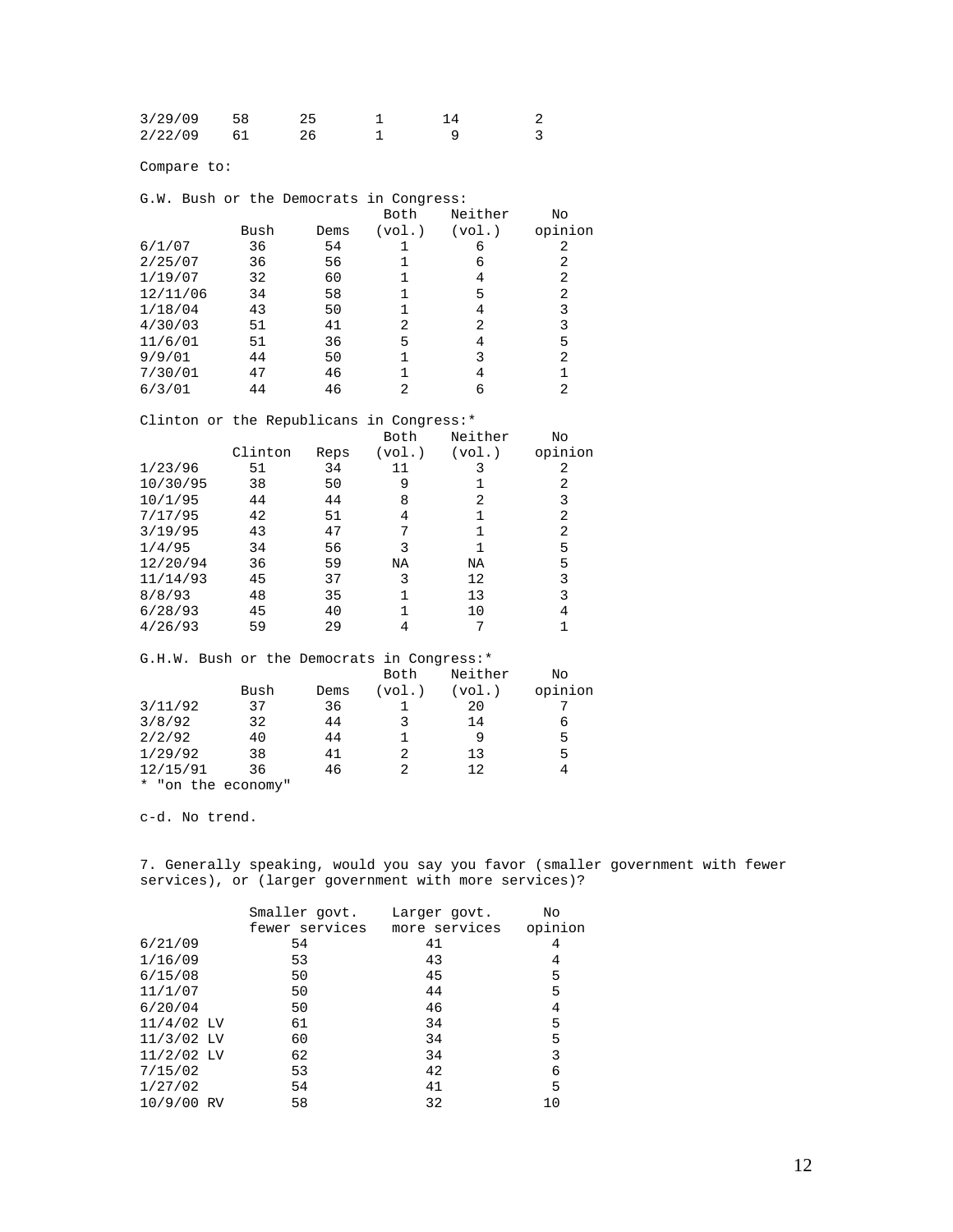| 10/1/00 RV | 58 | 33 |   |
|------------|----|----|---|
| 7/23/00    | 59 | 34 | 7 |
| 7/23/00 RV | 61 | 32 |   |
| 4/2/00     | 56 | 38 | 7 |
| 8/16/98    | 59 | 35 | 6 |
| 8/5/96     | 63 | 32 | 5 |
| 7/8/92     | 55 | 38 | 7 |

8. Which of these statements comes closer to your view: (Beneath it all, Obama is an old-style, tax-and-spend Democrat) or (Obama is a new-style Democrat who will be careful with the public's money).

|          |                     |           | Neither |                |
|----------|---------------------|-----------|---------|----------------|
|          | Old-style           | New-style | (vol.)  | No opinion     |
| 6/21/09  | 36                  | 58        | 4       | 3              |
| 3/29/09  | 32                  | 62        | 3       | 3              |
|          | Compare to: Clinton |           |         |                |
| 5/22/96  | 44                  | 50        | ΝA      | 6              |
| 1/29/95  | 40                  | 54        | 4       | $\overline{2}$ |
| 1/4/95   | 48                  | 45        | 3       | 3              |
| 2/27/94  | 40                  | 52        | 6       | 3              |
| 1/23/94  | 40                  | 49        | 6       | 5              |
| 11/14/93 | 48                  | 44        | 5       | 2              |
| 8/8/93   | 45                  | 50        | 3       | $\overline{2}$ |
| 6/28/93  | 45                  | 50        | 3       | 2              |
| 5/23/93  | 48                  | 48        | 2       | 2              |
| 4/26/93  | 37                  | 59        | 3       | 1              |
| 2/28/93  | 35                  | 61        | 3       | 1              |

9-28 held for release.

29. So far, do you think the economic stimulus program has (helped) the national economy, (hurt) the national economy, or hasn't made much difference? (IF HELPED/HURT) Is that a great deal or somewhat?

|              |                 |    |    |                | Nο                                                    | NΟ   |       |
|--------------|-----------------|----|----|----------------|-------------------------------------------------------|------|-------|
|              |                 |    |    |                | NET Great deal Somewhat NET Somewhat Great deal diff. |      | opin. |
| 6/21/09 28   | 8 20            |    | 19 |                | 6 13                                                  | - 52 |       |
| $4/24/09$ 33 | $\overline{10}$ | 23 | 16 | 6 <sup>6</sup> | 10                                                    | 49   |       |

30. (IF HURT/NO DIFFERENCE) Do you think the economic stimulus program will help the national economy, or not?

|         | Yes | N∩ | No opinion |
|---------|-----|----|------------|
| 6/21/09 | -34 | 63 |            |
| 4/24/09 | 41  | 55 |            |

## 29/30 NET

|              |     |                                              |    |    | $---$ Helped/Will help -- $---$ Won't help/unsure $---$ |          |  |       |
|--------------|-----|----------------------------------------------|----|----|---------------------------------------------------------|----------|--|-------|
|              | NET | Has helped Will NET Has hurt No diff. No op. |    |    |                                                         |          |  | opin. |
| 6/21/09      | 52  | 28                                           | 24 | 46 |                                                         | - 27 - 1 |  |       |
| $4/24/09$ 59 |     |                                              |    | 38 |                                                         | -23-     |  |       |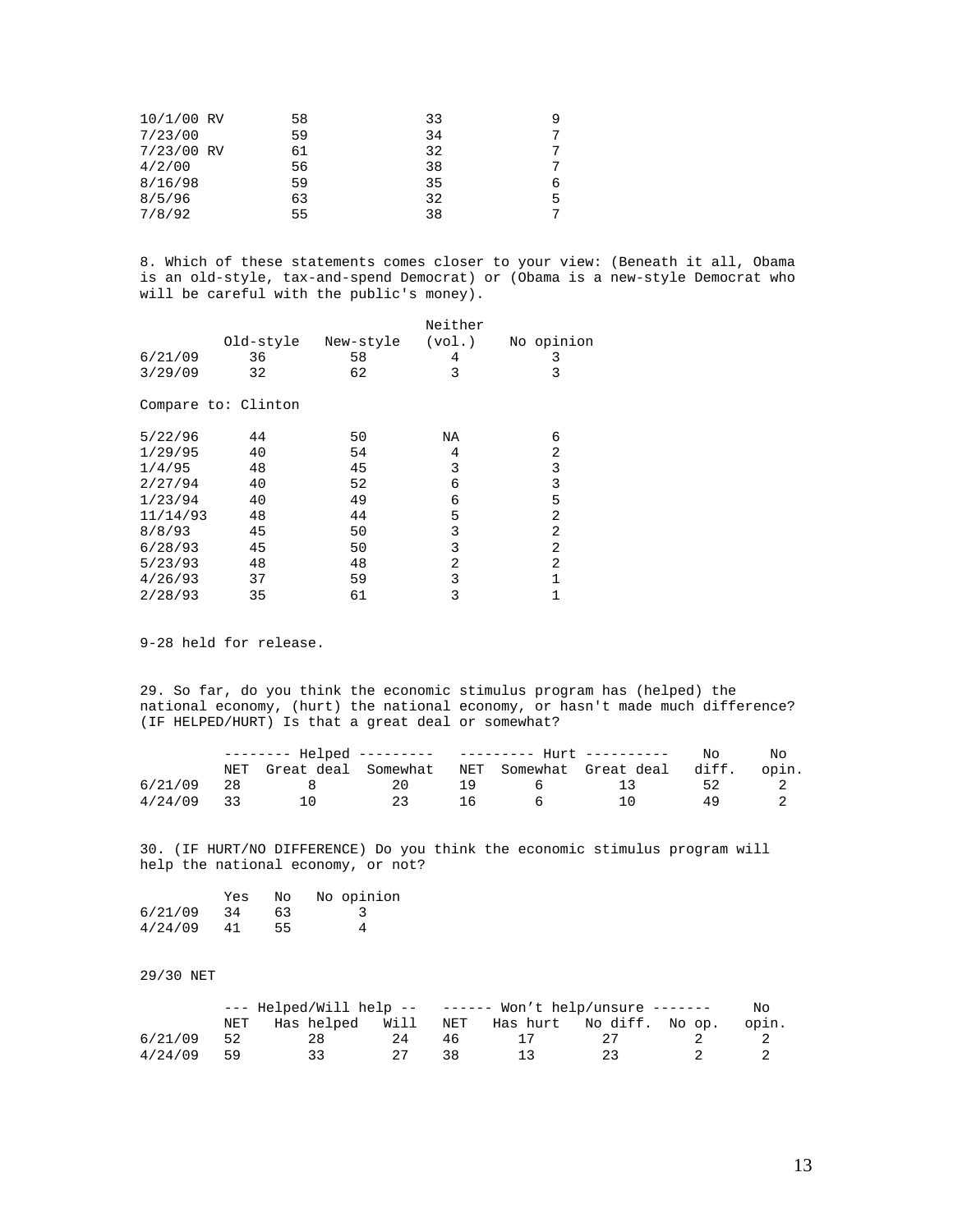31. How concerned, if at all, are you about the size of the federal budget deficit - very concerned, somewhat concerned, not too concerned or not concerned at all?

|          |     | $---$ Concerned $-- ---$ Not concerned $---$ |          |     |         |        | N∩      |  |
|----------|-----|----------------------------------------------|----------|-----|---------|--------|---------|--|
|          | NET | Verv                                         | Somewhat | NET | Not too | At all | opinion |  |
| 6/21/09  | 87  | 56                                           |          | 13  |         |        |         |  |
| 4/24/09  | 87  | 59                                           | 27       | 1 3 |         |        | $\ast$  |  |
| 2/22/09  | 87  | 59                                           | 28       | 12  |         |        |         |  |
| 12/14/08 | 86  | 49                                           | 37       |     |         | ∽      | *       |  |

32. Do you think Obama's policies are making the United States (safer) from terrorism, (less safe), or are they not making much difference in that?

|         |       |           | Not much   | N∩      |
|---------|-------|-----------|------------|---------|
|         | Safer | Less safe | difference | opinion |
| 6/21/09 | 32    | 22        | 44         |         |
| 4/24/09 | 32    | 21        | 43         |         |

33. Obama has said that under his administration the United States will not use torture as part of the U.S. campaign against terrorism, no matter what the circumstance. Do you support this position not to use torture, or do you think there are cases in which the United States should consider torture against terrorism suspects?

|         | Support not   | There are cases     |            |
|---------|---------------|---------------------|------------|
|         | using torture | to consider torture | No opinion |
| 6/21/09 | 50            | 46                  |            |
| 4/24/09 | 49            | 48                  |            |
| 1/16/09 | 58            | 40                  |            |

34. Do you approve or disapprove of Obama's decision to close the U.S. military prison in Guantanamo Bay, Cuba, early next year?

|                     | Approve | Disapprove | No opinion |                                                                                |  |
|---------------------|---------|------------|------------|--------------------------------------------------------------------------------|--|
| 6/21/09             | 45      | 50         |            |                                                                                |  |
| $6/14/09*$          | 45      | 46         |            |                                                                                |  |
| $4/21/09*$          | 51      | 38         | 11         |                                                                                |  |
| $2/8/09*$           | 46      | 39         | 15         |                                                                                |  |
|                     |         |            |            | *Pew: $6/09$ : "plan to closewithin a year"; $4/09$ and previous: "decision to |  |
| closewithin a year" |         |            |            |                                                                                |  |

35. (IF APPROVE) What if closing Guantanamo meant some of the terrorism suspects now held there were transferred to face trial in your state. In that case would you approve or disapprove of closing the U.S. military prison in Guantanamo Bay?

 Approve Disapprove No opinion 6/21/09 80 19 1

34/35 NET

|         | $----$ Disapprove $----$ |    |                     |  |            |
|---------|--------------------------|----|---------------------|--|------------|
|         | Approve                  |    | NET At-first Now-do |  | No opinion |
| 6/21/09 |                          | 59 | 50                  |  |            |

36-42 held for release.